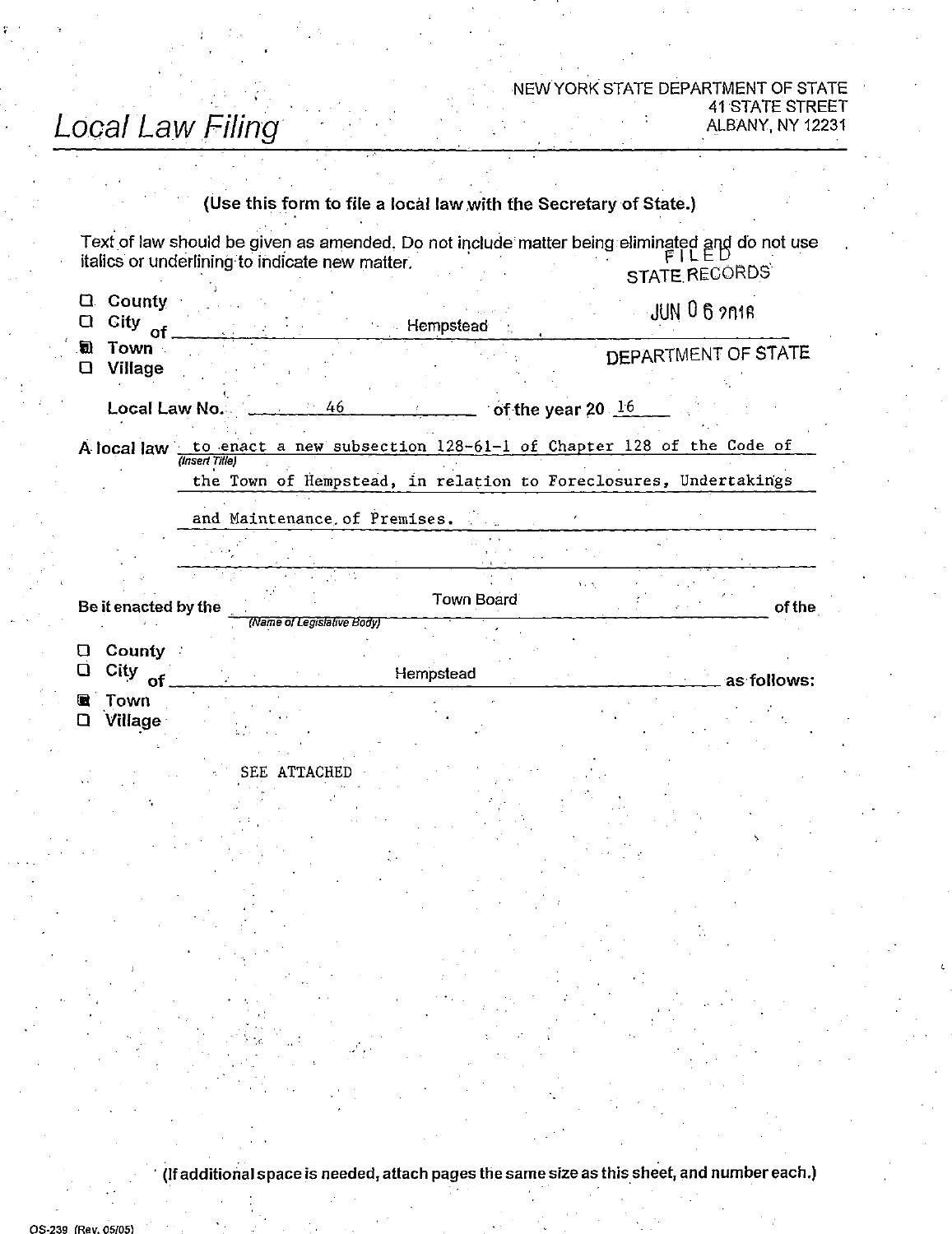Section 1. Article V of Chapter 128 of the code of the town- of Hempstead, as constituted by local law number fiftyeight of nineteen hundred eighty-nine, hereby is amended to enact a new subsection  $128-61-1$ , and shall henceforth read as follows:

> Chapter 128 Garbage and-Rubbish

§ 128-61-1 Foreclosures; Undertaking.

Legislative Intent: When residential properties in the Town of Hempstead fall vacant and become the subject of foreclosure actions, they frequently become neglected and overgrown with grass, weeds and rubbish, creating an unsightly appearance in the surrounding residential area and detracting from the use, enjoyment and value of surrounding properties. The Town of Hempstead is committed to using all legal avenues to proactively address these adverse conditions, to alleviate the burden these vacant properties impose on neighboring residents. This new section 128-61-1 places the financial burden on any person, business,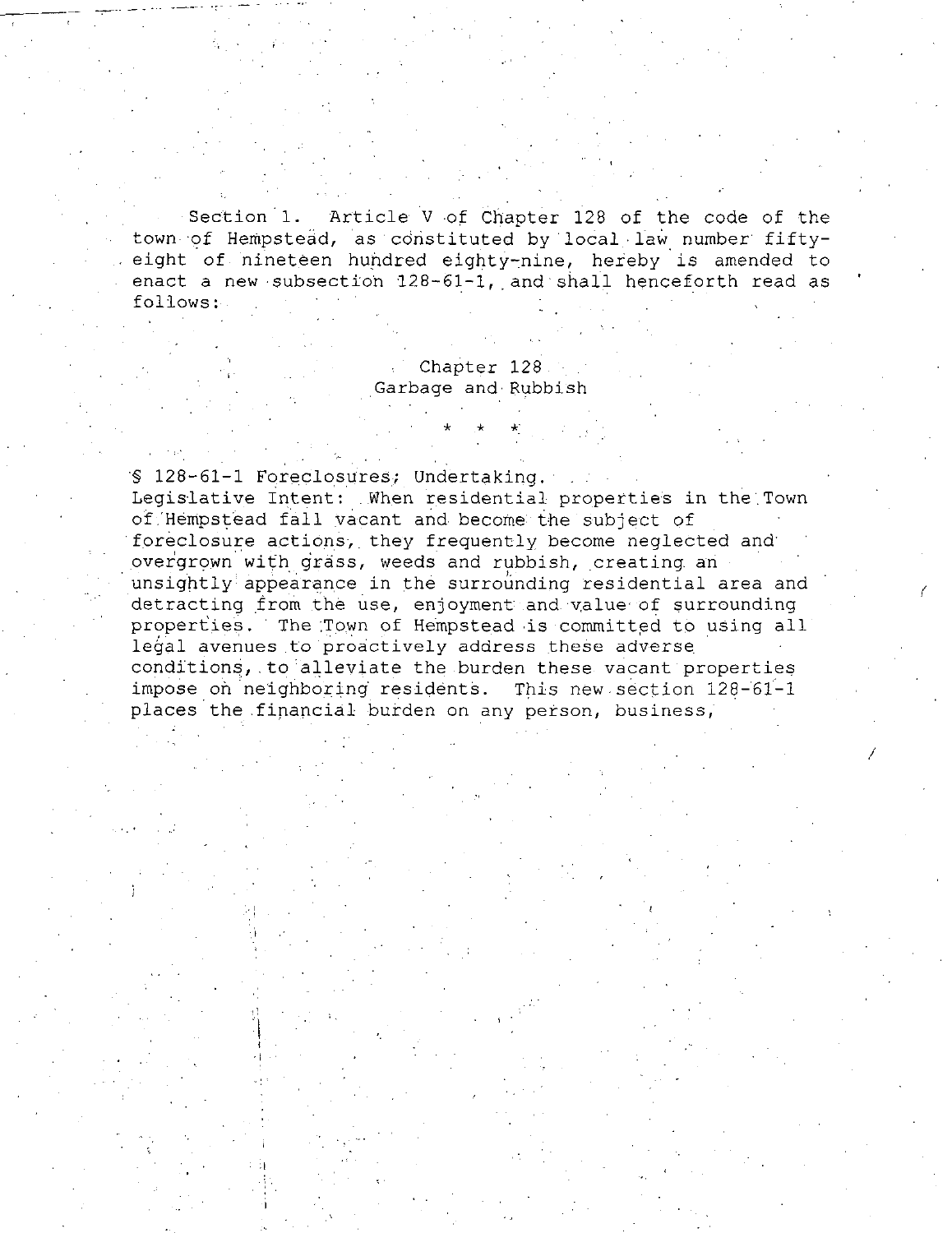organization, bank or lender who commences a foreclosure action against any vacant residential property in the Town of Hempstead to deposit funds with the Town after the foreclosure action is commenced, for use in achieving prompt remediation, if or when it shall occur. This new law is clearly in the public interest. It will help deter violations by creating a financial disincentive against allowing the property to lie fallow and unmaintained. It will help to expedite remediation of overgrown grass, weeds and rubbish, when they occur. It will also help avoid substantial outlays of public funds in accomplishing same. A. Any person, business, organization, bank or lender who commences a foreclosure action against a residential property (improved with a single-family, two-family or multiple family residence) that has become vacant shall provide to the Town of Hempstead an undertaking in the form of cash, a cash bond, or a letter of credit acceptable to the Town Attorney, in the sum of \$25,000.00, to secure the continued maintenance of the property free of any violations of section 128-61-1 of this Chapter, during the entire time that vacancy shall exist, as determined'by the-Commissioner of Sanitation. When the foreclosure action is finally discontinued, any unused funds shall be returned.

B. It shall be unlawful for any such person, business, organization, bank or lender to fail to properly deposit such cash, a cash bond, or a letter of credit within 45 calendar days after the foreclosure action is commenced.

C. In the event that the Commissioner of Sanitation determines that any property referenced in paragraph "A" above is being maintained in violation of section  $128-61-1$  of this Chapter, then in addition to or in lieu of any other enforcement remedy at his disposal, the Commissioner may utilize the deposited funds to pay the full and actual cost of actions necessary to eliminate the violation.

D. In the event that any such funds are utilized as set forth above, such person, business, organization, bank or lender shall restore it to the full amount referenced in paragraph "A" above, within 15 calendar days after written demand by the Town of Hempstead, sent by regular mail and certified mail, return receipt requested to such person, business, organization, bank or lender at an address designated by them for service of notices, or else to their last known address. It shall be unlawful for such person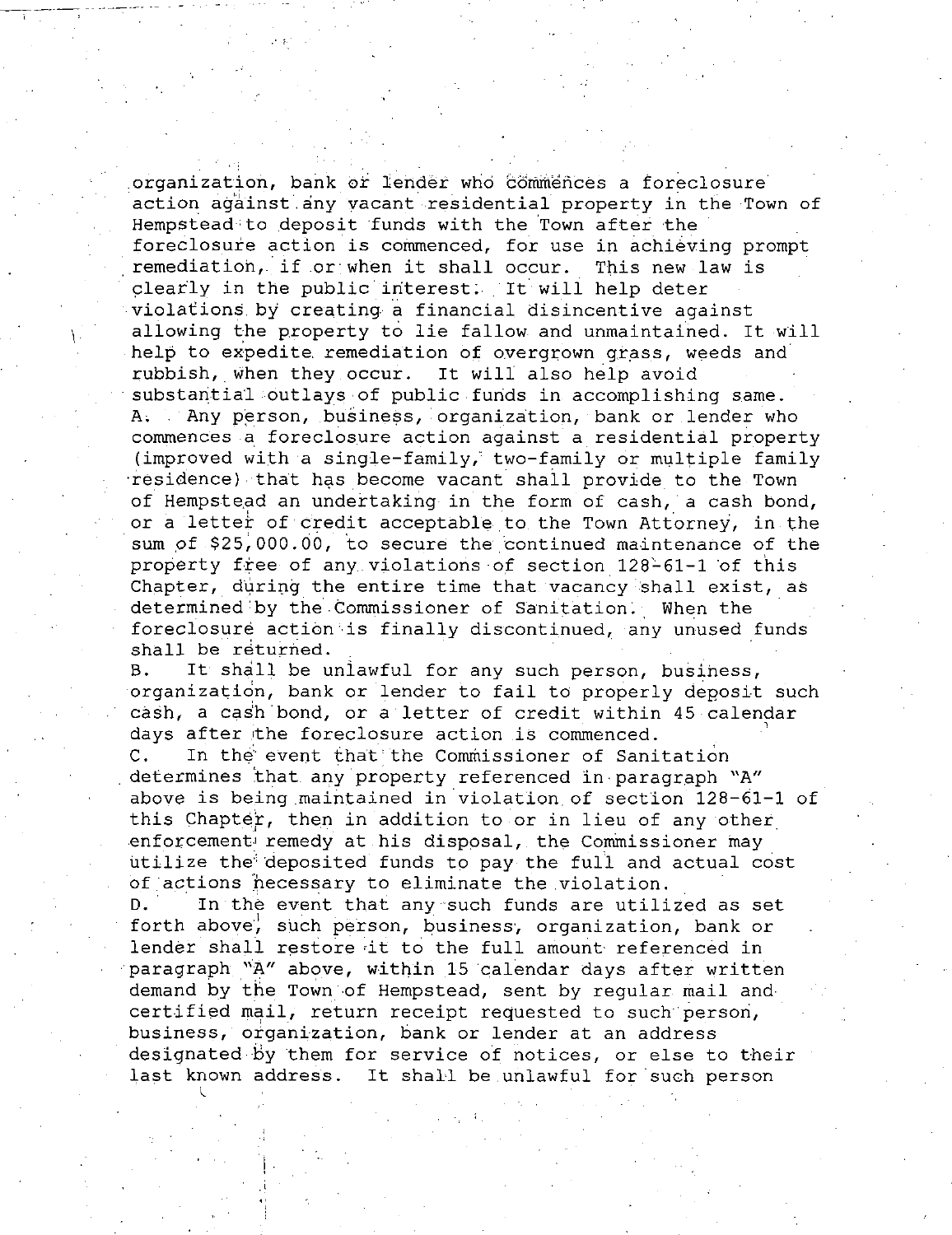business, organization, bank or lender to fail to timely. restore funds as required herein.

E. In the event that the Commissioner of Sanitation determines that any property referenced in paragraph "A" above is being maintained in violation of section  $128-61-1$  of this Chapter and no cash, cash bond, or letter of credit. acceptable to the Town Attorney has been provided or replenished as required by paragraphs  $A$  or  $D$  above, then in addition to or in lieu of any other enforcement remedy at his disposal, the Commissioner may serve a written demand upon such person, business, organization, bank or lender to provide the required cash, cash bond, or letter of credit acceptable; to the Town Attorney, within 10 days after the date of such written demand, subject to the following:

(1) The  $45$  day time allotment of paragraph B hereof is superceded,

(2) The written demand shall be served in any manner authorized to obtain personal service under Article 3 of the Civil Practice Law and Rules of the State of New York, or otherwise at applicable law; and

 $(3)$  In the event that no cash, cash bond, or letter of credit acceptable to the Town Attorney has been provided or replenished as required by paragraphs A or D above, within 10 days after the date of such written demand, then such person, business, organization, bank or lender shall be subject to fines of up to triple the maximum amount set forth under section 128-65.A of this Chapter and a minimum fine of \$500 for each day of the noncompliance until such time as that person or entity complies with the provisions of this section, or by imprisonment for not more than 15 days, or by both such fine and imprisonment., with each calendar day of failure to timely provide same constituting a separate additional offense, as set forth under section 128-65.B of this Chapter.

 $F.$  Any person committing an offense against any of the provisions of this section shall be quilty of a violation punishable by a fine of \$500 for each day of the noncompliance until such time as that person or entity complies with the provisions of this section, or by imprisonment for not more than 15 days, or by both such fine and imprisonment.

G. If any provision of this section is declared unenforceable for any reason by a court of competent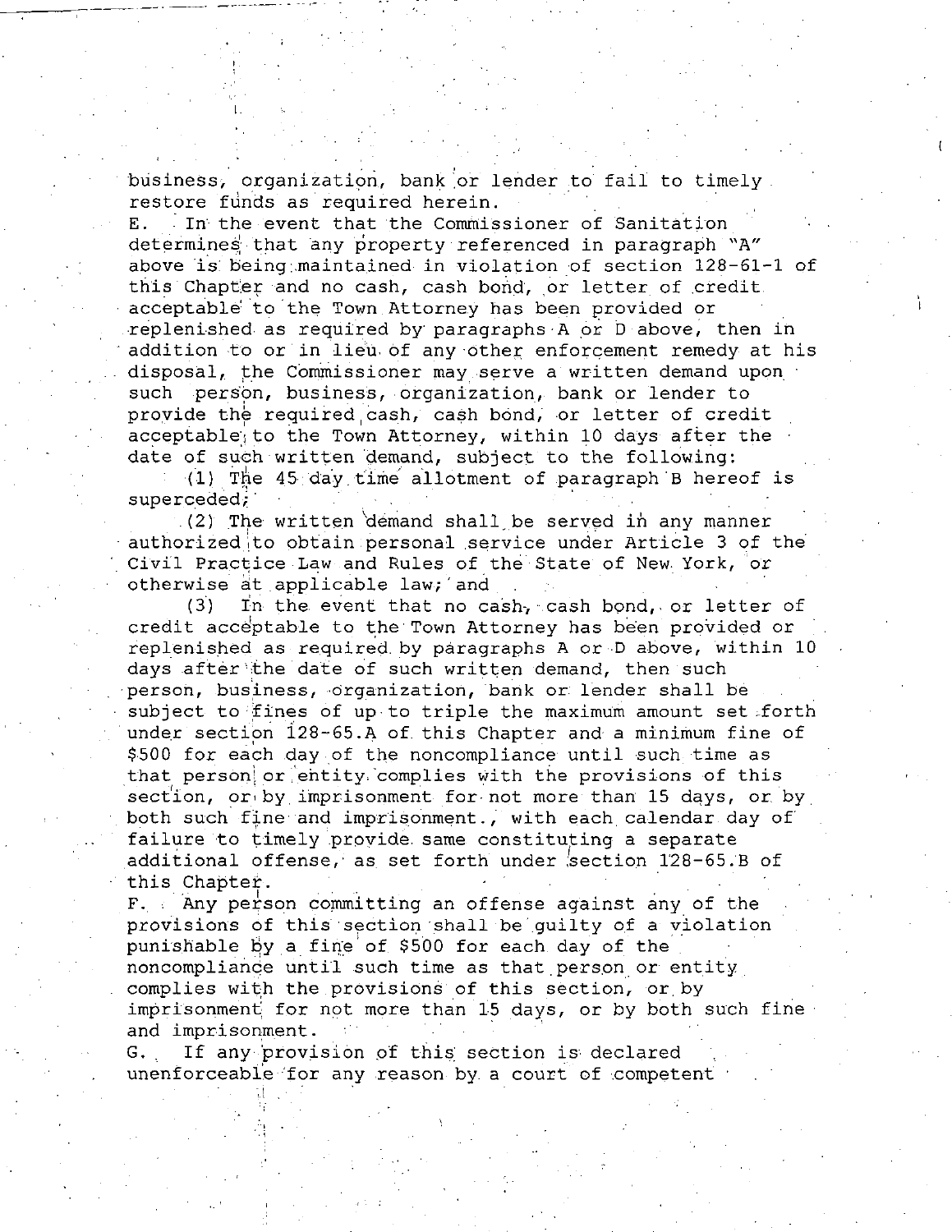jurisdiction, such declaration shall affect only that provision, and shall not affect the remainder of this section, which shall remain in full force and effect. H. This section shall apply to all non-residential foreclosures commencing after the effective date of this local law. It is to be considered remedial legislation and shall be liberally construed so that substantial justice is done.  $\blacksquare$  .  $\blacksquare$  .  $\blacksquare$  .  $\blacksquare$  .  $\blacksquare$  .  $\blacksquare$  .  $\blacksquare$  .  $\blacksquare$  .  $\blacksquare$ 

Section  $2$ . This local law shall become effective immediately upon filing with the secretary of state.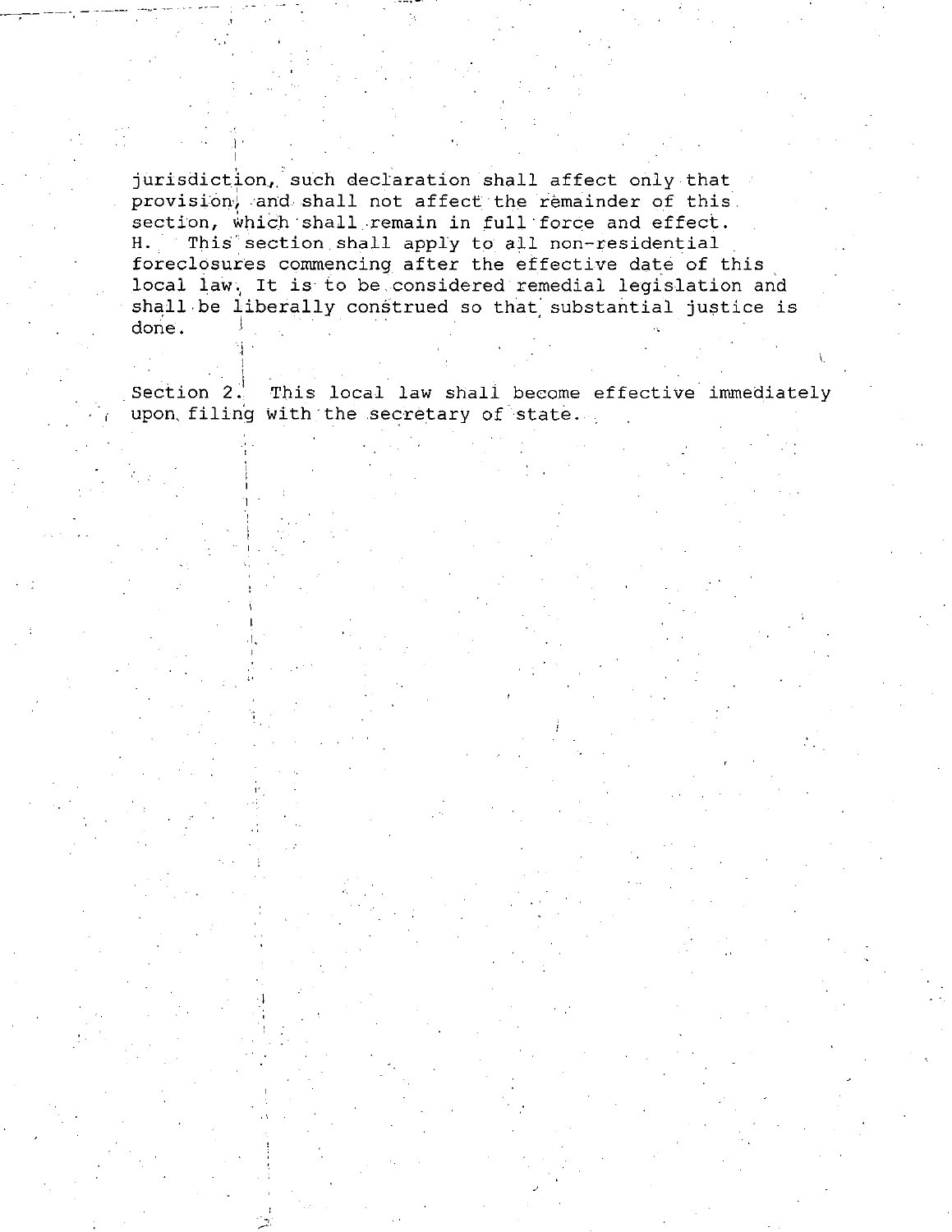## (Complete the certification in the paragraph that applies to the filing of this local law and strike out that which is not applicable.)

| 1. (Final adoption by local legislative body only.)<br>I hereby certify that the local law annexed hereto, designated as local law No. $\frac{46}{200}$ of 20 $\frac{16}{100}$ of                      |                                                        |
|--------------------------------------------------------------------------------------------------------------------------------------------------------------------------------------------------------|--------------------------------------------------------|
|                                                                                                                                                                                                        |                                                        |
| Town Board $\frac{16}{24}$ , $\frac{16}{20}$ in accordance with the applicable                                                                                                                         |                                                        |
| (Name of Legislative Body)                                                                                                                                                                             |                                                        |
| provisions of law.                                                                                                                                                                                     |                                                        |
|                                                                                                                                                                                                        |                                                        |
|                                                                                                                                                                                                        |                                                        |
| 2.∕Passage by local legislative body with approval, no disapproval or repassage after disapproval by the Electjve<br>Chief Executive Officer*.)                                                        |                                                        |
| I hereby certify that the local law annexed hereto, designated as local law No. ______________ of 20 _______ of                                                                                        |                                                        |
|                                                                                                                                                                                                        |                                                        |
|                                                                                                                                                                                                        |                                                        |
| (Name of Legislative Body)                                                                                                                                                                             |                                                        |
| (repassed after disapproval) by the                                                                                                                                                                    | and was deemed duly adopted                            |
| (Elective Chief Executive Officer*)                                                                                                                                                                    |                                                        |
|                                                                                                                                                                                                        |                                                        |
|                                                                                                                                                                                                        |                                                        |
|                                                                                                                                                                                                        |                                                        |
| 3. (Final adoption by referendum.)<br>I hereby certify that the local law annexed hereto designated as local law No and the manuscript of 20 and the                                                   | οf                                                     |
|                                                                                                                                                                                                        |                                                        |
|                                                                                                                                                                                                        |                                                        |
| the (County)(City)(Town)(Village) of $\qquad \qquad \qquad$                                                                                                                                            | was duly passed by the                                 |
| $\delta R \rightarrow$                                                                                                                                                                                 | $\angle$ 20 $\angle$ and was (approved) (not approved) |
| (Name of Legislative Body)                                                                                                                                                                             |                                                        |
|                                                                                                                                                                                                        | $-$ 20 $ -$ 00 $-$ 20 $-$                              |
| (Elective Chief Executive Officer*)                                                                                                                                                                    |                                                        |
| Such local law was submitted to the people by reason of a (mandatory)(permissive) referendum, and received the affirmative                                                                             |                                                        |
| 20 $\ldots$ , in accordance with the applicable provisions of law.                                                                                                                                     |                                                        |
|                                                                                                                                                                                                        |                                                        |
|                                                                                                                                                                                                        |                                                        |
| 4. (Subject to permissive referendum and final adoption because no valid petition was filed requesting referendum.)<br>I hereby certify that the local law annexed hereto, designated as local law No. | $\_\_$ of 20 $\_\_$                                    |
|                                                                                                                                                                                                        |                                                        |
| the (County)(City)(Town)(Village) of _                                                                                                                                                                 | was duly passed by the                                 |
| $20$ —<br>on.<br>(Name of Legislative Body)                                                                                                                                                            | <sub>r</sub> and was (approved)(not approved)          |
| (repassed after disapproval) by the<br>Elective Chief Executive Officer*)                                                                                                                              | Such local<br>20<br>.on <sub>-</sub>                   |
|                                                                                                                                                                                                        |                                                        |
| law was subject to permissive referendum and no valid petition requesting such referendum was filed as of<br>in accordance with the applicable provisions of law.<br>20                                |                                                        |

<sup>\*</sup> Elective Chief Executive Officer means or includes the chief executive officer of a county elected on a county-wide basis or, if there be none, the chairperson of the county legislative body, the mayor of a city or village, or the supervisor of a town where such officer is vested with the power to approve or veto local laws or ordinances.